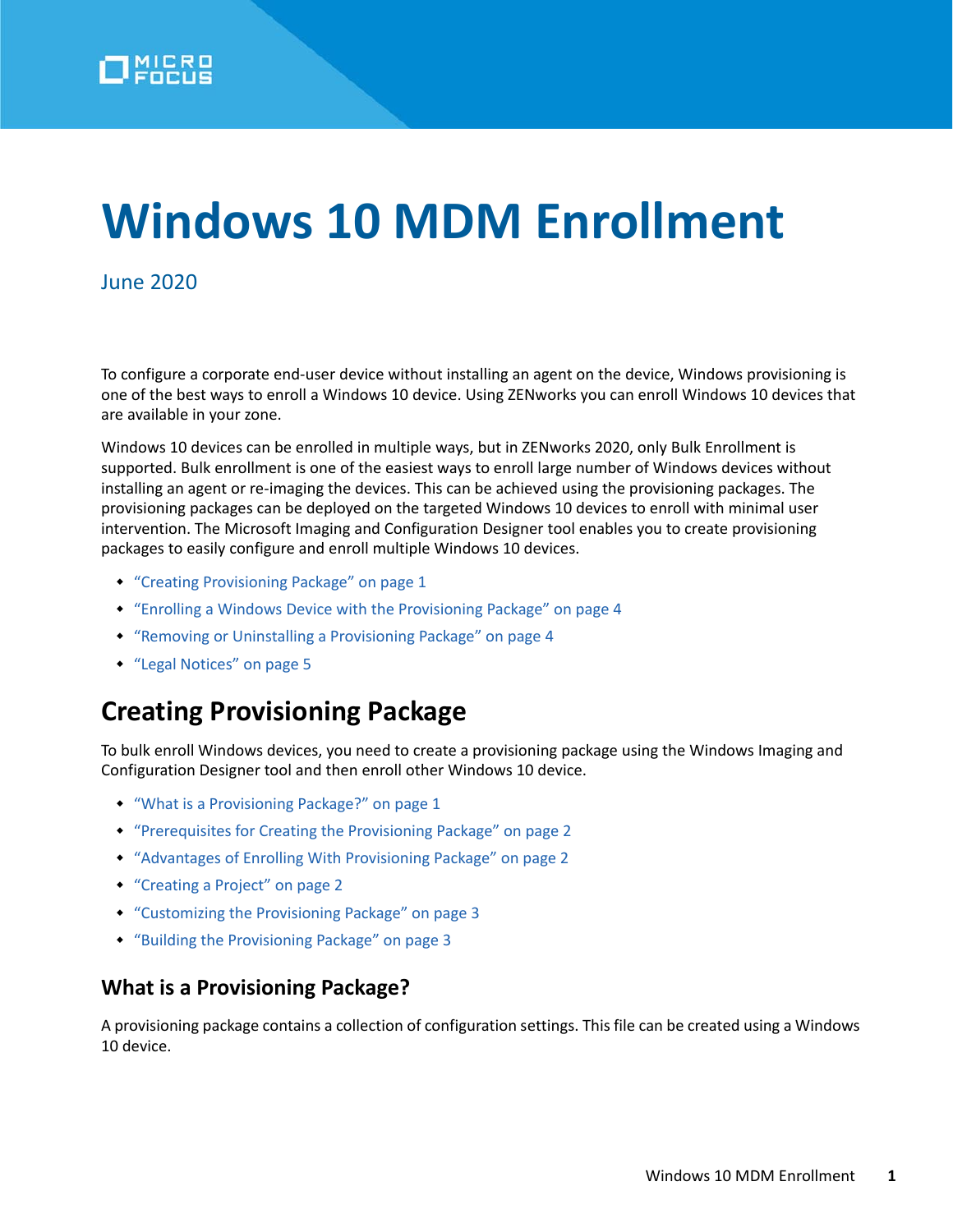## <span id="page-1-0"></span>**Prerequisites for Creating the Provisioning Package**

The prerequisites to create a Provisioning Package can be gathered from the ZENworks Configuration page.

To go to the Configuration page:

- 1. In ZCC, click Configuration.
- 2. In the Configuration page, in the Management Zone Settings panel, click Windows 10 MDM.
- 3. Click Configure Windows 10 MDM.

The Prerequisites for Provisioning Package Creation page lists all the prerequisites that are required to create a Provisioning Package.

Following are some of the prerequisites that should be met before creating the provisioning package:

#### **1. Create or view Registration Key**

Create or use an existing registration key to set rules for enrolling Windows 10 devices to ZENworks. The registration key can also be used to restrict the number of devices that gets registered with the Provisioning Package. Ensure that you have zone Configure Registration rights to create the registration key.

#### **2. Primary Server**

Select the Primary Server to which the Windows 10 devices should be enrolled. Based on the selected server, the MDM Enrollment URL will be populated. Ensure that you have device Modify Settings rights to select Primary Servers.

#### **3. MDM Enrollment URL**

Copy and use the MDM enrollment URL while creating the provisioning package.

#### **4. Server Root Certificate**

Download the server root certificate for secured communication between the Windows 10 devices and the ZENworks server. Ensure that you have the zone Modify settings rights to download the server root certificate.

## <span id="page-1-1"></span>**Advantages of Enrolling With Provisioning Package**

Advantages of enrolling Windows devices using provisioning packages (PPKG) are:

- **One click enrollment:** By double clicking the provisioning package, a Windows 10 device can be enrolled with ZENworks.
- **Bulk enrollment:** Using the PPKG file, you can enroll large number of windows devices.

## <span id="page-1-2"></span>**Creating a Project**

To create a project in Windows Configuration Designer, perform the following steps:

- 1. Open Windows Configuration Designer.
- 2. Click **File** and then select **New project**.
- 3. Perform the following steps, and then click **Next**:
	- Specify a name for the provisioning package.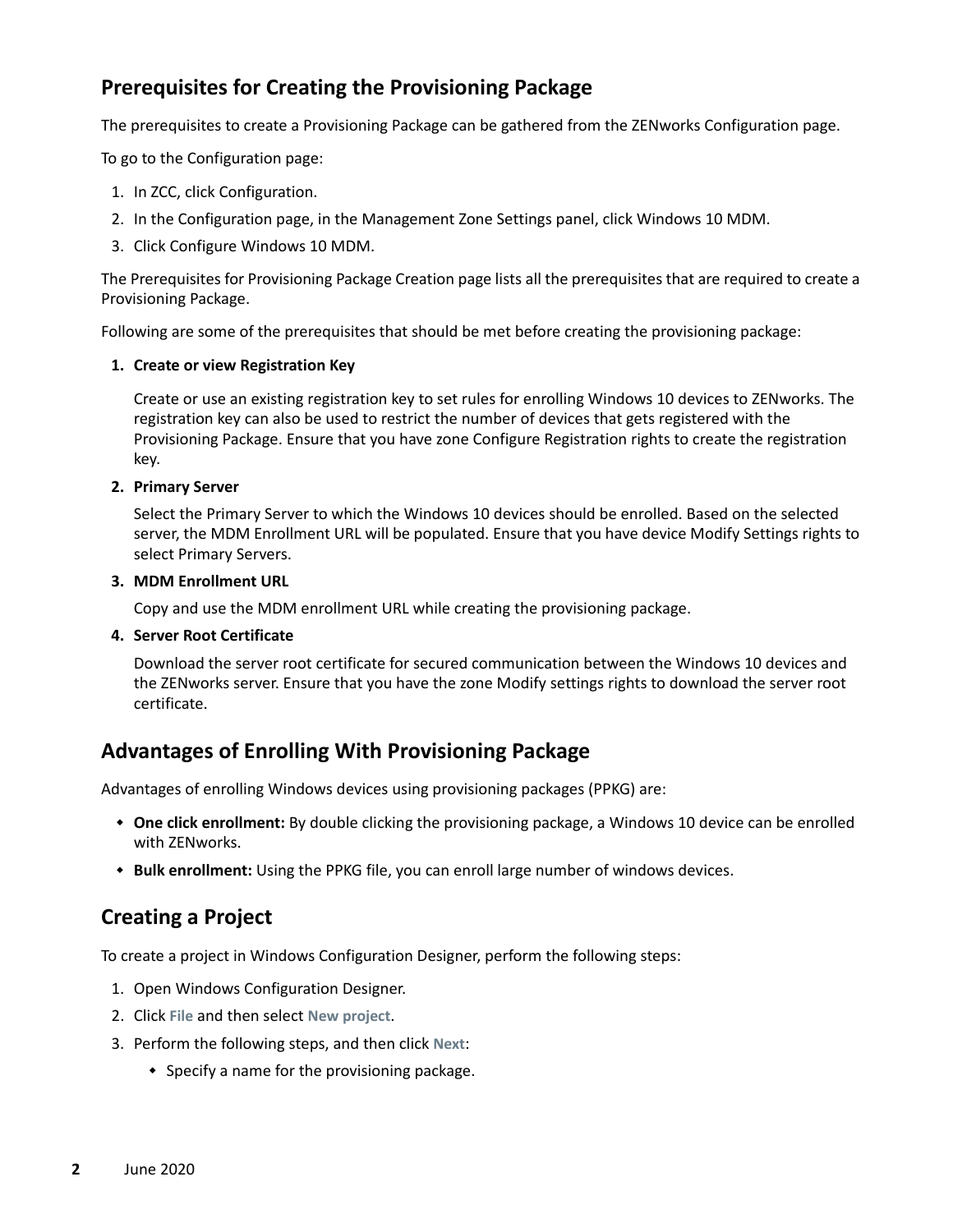- Select a folder path for the package to be saved.
- $\bullet$  Specify a suitable description for the package.
- 4. Select project workflow as Provisioning package, and then click **Next**.
- 5. Select the type of Windows edition and then click **Next**.
- 6. If required, you can import an existing provisional package to your project, or click **Finish** to create the project.

## <span id="page-2-0"></span>**Customizing the Provisioning Package**

After creating the project, perform the following steps to create a customized provisioning package:

- 1. Open Windows Configuration Designer.
- 2. Click **File**, select **Open** project and then select the project that you have created.

Based on requirements, you can customize the provisioning package by using the Available customizations section.

- 3. Expand **Runtime** settings, select **Workplace** and then click Enrollments.
- 4. In the **UPN** field, specify a name to identify the enrollment.
- 5. Click the UPN that was created and perform the following:
	- **a. AuthPolicy** Select **On-Premise**.
	- **b. DiscoveryServiceFullUrl:** Provide the complete URL of the ZENworks in the format as shown below. https://<ZEN\_Server>/zenworks-win-mdm/registration/discoveryservice

Where ZEN\_Server is the IP or hostname of ZENworks server.

- **c. Secret:** This is the ZENworks Registration key. Using this registration key, you can restrict the number of Windows 10 devices that should be enrolled to your Management Zone.
- 6. In the Runtime settings, select Certificates.
- 7. In Certificates, perform the following:
	- **a. Root Certificate:** Specify a name for the root certificate.
	- **b. Certificate Path:** Select the certificate that should be used for the enrollment. The certificate should be in the CER format.
- 8. Click **File**, and click **Save the project**.

To create the provisioning package, see the Building the Provisioning Package section.

## <span id="page-2-1"></span>**Building the Provisioning Package**

After customizing the provisioning package, perform the following steps to build and create the provisioning package (PPKG) file:

- 1. Click **Export**, and then select **Provisioning package**.
- 2. Specify the following details, and then click **Next**:
	- **a. Name:** Displays the Project Name. If required, you can rename the file.
	- **b. Version:** Displays the default package version. If required, you can modify the version of the provisioning package.
	- **c. Owner:** Select the package owner type.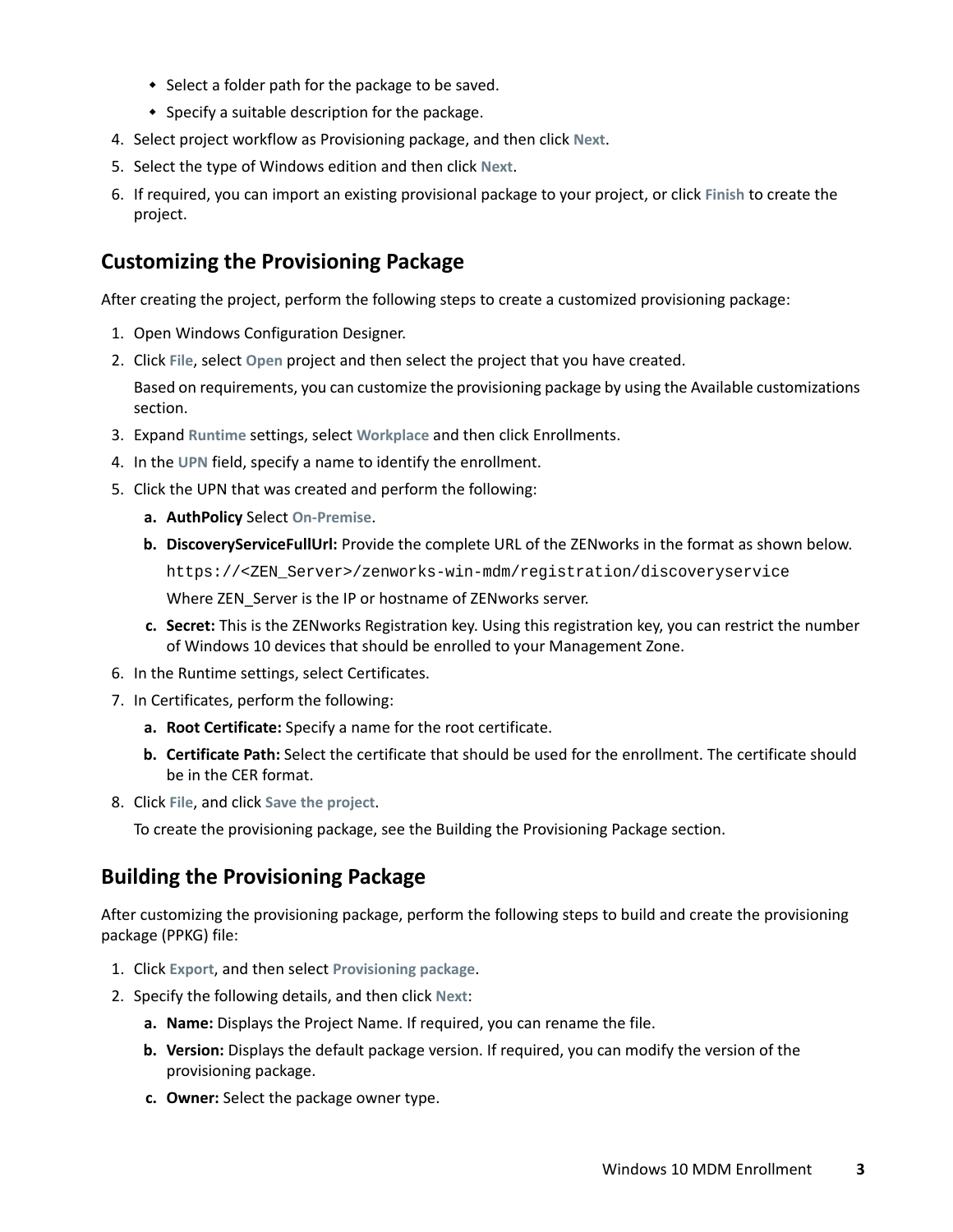- **d. Rank:** Select any value between 0 to 99. The default value is 0.
- 3. Select the security details for the provisioning package. If the provisioning package has to be encrypted, then select any one of the following:
	- **a. Encrypt package:** If you want to encrypt the provisioning package with a password, then select this option and specify a password.
	- **b. Sign package:** If you want to sign the provisioning package with a certificate, then select this option, and then upload a valid certificate by clicking Browse.
- 4. Select a folder in which the provisioning package should be saved, and then click Next.
- 5. Review the displayed information, and then click **Build**.

If the build is successful, then the location of the provisioning package is displayed.

6. Click **Finish**.

# <span id="page-3-0"></span>**Enrolling a Windows Device with the Provisioning Package**

After creating the PPKG file, you can use this file to enroll Windows 10 devices with minimal user intervention.

## **To enroll a Windows 10 device, perform the following steps:**

- 1. Go to **Settings** > **Accounts** > **Access work or school** > **Add or remove a provisioning package** and click on **Add** a package.
- 2. Browse and select the provisioning package.

**NOTE:** You can also double-click the provisioning package to start the device enrollment.

3. The device gets enrolled with ZENworks.

## **To verify whether the device is enrolled to ZENworks, perform the following:**

- 1. Log into ZCC.
- 2. Click **Devices** > **Workstations**.

If the device is successfully enrolled, then it either be listed in the Workstations list or in the Pending Enrollment Devices folder.

3. Click the enrolled device and in the device summary page, check the MDM Enrolled status.

**NOTE:** The PPKG file can be shared by any means. If the device is enrolled to ZENworks, then you can create a bundle to distribute the provisioning package, or you can use a removable media to share the provisioning package.

# <span id="page-3-1"></span>**Removing or Uninstalling a Provisioning Package**

To remove or uninstall a provisioning package on a Windows 10 device, perform the following steps:

**1** Log into the device using the local administrator credentials.

**NOTE:** The provisioning package cannot be removed by domain users.